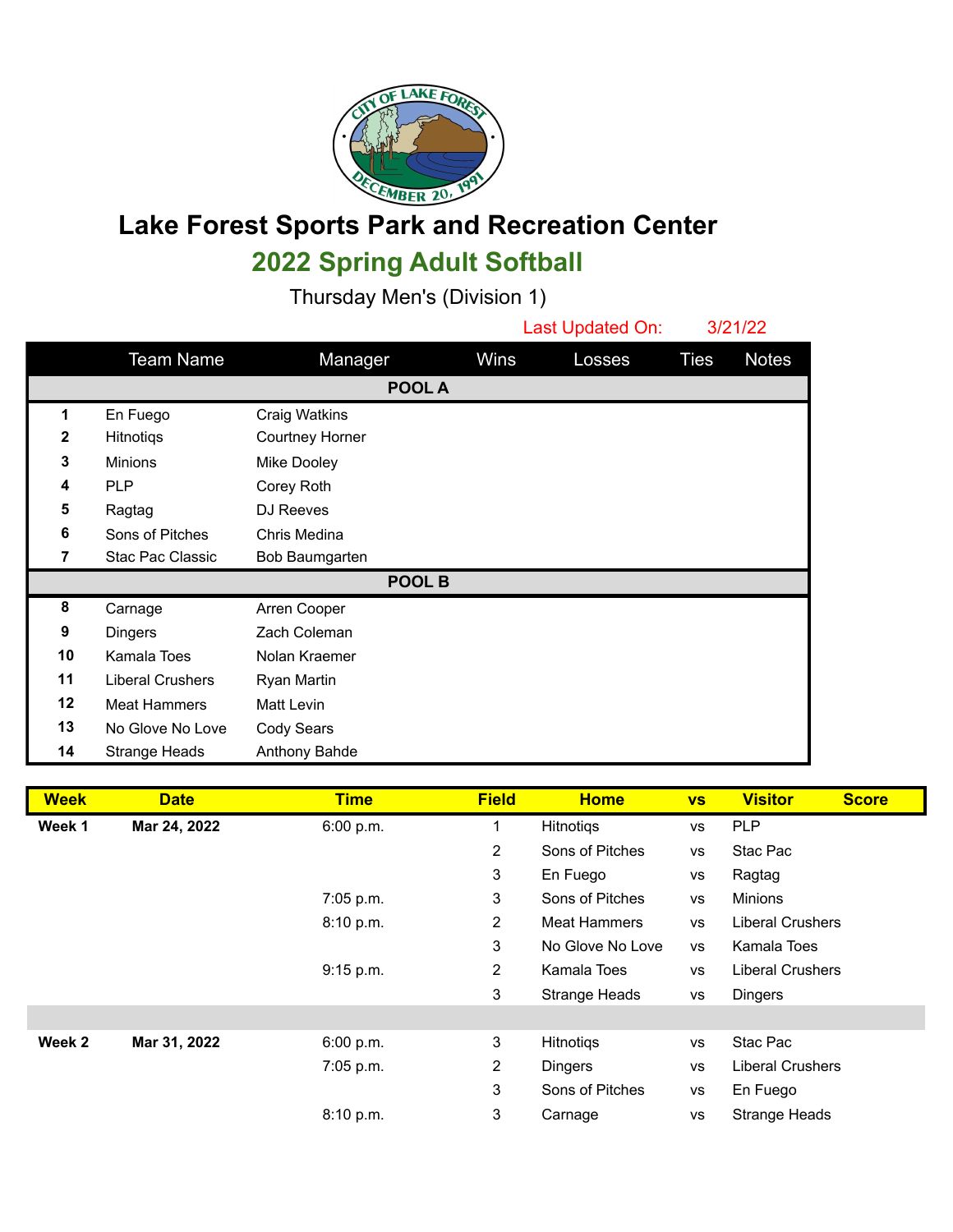|                   |              | 9:15 p.m. | $\overline{2}$            | <b>Meat Hammers</b>     | <b>VS</b>     | No Glove No Love        |  |
|-------------------|--------------|-----------|---------------------------|-------------------------|---------------|-------------------------|--|
|                   |              |           | 3                         | <b>PLP</b>              | vs            | Minions                 |  |
|                   |              |           |                           |                         |               |                         |  |
| Week 3            | Apr 7, 2022  | 6:00 p.m. | $\overline{2}$            | <b>Dingers</b>          | <b>VS</b>     | <b>Strange Heads</b>    |  |
|                   |              |           | $\mathbf{3}$              | Ragtag                  | VS            | En Fuego                |  |
|                   |              | 7:05 p.m. | $\overline{2}$            | Kamala Toes             | <b>VS</b>     | No Glove No Love        |  |
|                   |              |           | 3                         | <b>Liberal Crushers</b> | <b>VS</b>     | <b>Meat Hammers</b>     |  |
|                   |              | 8:10 p.m. | $\mathfrak{3}$            | Stac Pac                | <b>VS</b>     | Sons of Pitches         |  |
|                   |              | 9:15 p.m. | 3                         | <b>PLP</b>              | vs            | Hitnotiqs               |  |
|                   |              |           |                           |                         |               |                         |  |
| Week 4            | Apr 14, 2022 | 6:00 p.m. | $\overline{2}$            | <b>Meat Hammers</b>     | <b>VS</b>     | Carnage                 |  |
|                   |              |           | $\mathbf{3}$              | No Glove No Love        | VS            | Dingers                 |  |
|                   |              | 7:05 p.m. | $\overline{2}$            | Ragtag                  | <b>VS</b>     | Stac Pac                |  |
|                   |              |           | $\mathfrak{3}$            | En Fuego                | <b>VS</b>     | Hitnotiqs               |  |
|                   |              | 8:10 p.m. | 1                         | <b>PLP</b>              | <b>VS</b>     | Ragtag                  |  |
|                   |              |           | $\ensuremath{\mathsf{3}}$ | Hitnotiqs               | $\mathsf{VS}$ | Minions                 |  |
|                   |              | 9:15 p.m. | $\overline{2}$            | <b>Strange Heads</b>    | vs            | Kamala Toes             |  |
|                   |              |           |                           |                         |               |                         |  |
| Week <sub>5</sub> | Apr 21, 2022 | 6:00 p.m. | $\overline{2}$            | Stac Pac                | <b>VS</b>     | <b>PLP</b>              |  |
|                   |              |           | $\mathfrak{3}$            | En Fuego                | <b>VS</b>     | Minions                 |  |
|                   |              | 7:05 p.m. | $\overline{2}$            | <b>Liberal Crushers</b> | <b>VS</b>     | Strange Heads           |  |
|                   |              |           | 3                         | Ragtag                  | <b>VS</b>     | Sons of Pitches         |  |
|                   |              | 8:10 p.m. | $\overline{2}$            | Kamala Toes             | $\mathsf{VS}$ | <b>Meat Hammers</b>     |  |
|                   |              |           | $\mathfrak{S}$            | No Glove No Love        | VS            | Carnage                 |  |
|                   |              | 9:15 p.m. | 3                         | <b>Dingers</b>          | <b>VS</b>     | Carnage                 |  |
|                   |              |           |                           |                         |               |                         |  |
| Week 6            | Apr 28, 2022 | 6:00 p.m. | $\overline{2}$            | Ragtag                  | <b>VS</b>     | <b>PLP</b>              |  |
|                   |              |           | $\ensuremath{\mathsf{3}}$ | Kamala Toes             | <b>VS</b>     | <b>Strange Heads</b>    |  |
|                   |              | 7:05 p.m. | $\overline{2}$            | Minions                 | <b>VS</b>     | Hitnotiqs               |  |
|                   |              |           | 3                         | No Glove No Love        | <b>VS</b>     | <b>Meat Hammers</b>     |  |
|                   |              | 8:10 p.m. | $\overline{2}$            | En Fuego                | $\mathsf{VS}$ | Sons of Pitches         |  |
|                   |              | 9:15 p.m. | $\overline{c}$            | Carnage                 | <b>VS</b>     | Dingers                 |  |
|                   |              |           |                           |                         |               |                         |  |
| Week 7            | May 5, 2022  | 6:00 p.m. | $\overline{2}$            | <b>Strange Heads</b>    | vs            | No Glove No Love        |  |
|                   |              |           | $\sqrt{3}$                | En Fuego                | VS            | <b>PLP</b>              |  |
|                   |              | 7:05 p.m. | $\overline{2}$            | <b>Liberal Crushers</b> | <b>VS</b>     | Dingers                 |  |
|                   |              |           | 3                         | Carnage                 | <b>VS</b>     | <b>Meat Hammers</b>     |  |
|                   |              | 8:10 p.m. | $\mathbf{3}$              | Minions                 | $\mathsf{VS}$ | Sons of Pitches         |  |
|                   |              | 9:15 p.m. | 3                         | Stac Pac                | vs            | Hitnotiqs               |  |
|                   |              |           |                           |                         |               |                         |  |
| Week 8            | May 12, 2022 | 6:00 p.m. | $\overline{2}$            | Sons of Pitches         | <b>VS</b>     | Ragtag                  |  |
|                   |              |           | $\ensuremath{\mathsf{3}}$ | Carnage                 | VS            | No Glove No Love        |  |
|                   |              | 7:05 p.m. | $\overline{2}$            | <b>Strange Heads</b>    | <b>VS</b>     | <b>Liberal Crushers</b> |  |
|                   |              |           | $\ensuremath{\mathsf{3}}$ | <b>PLP</b>              | <b>VS</b>     | Stac Pac                |  |